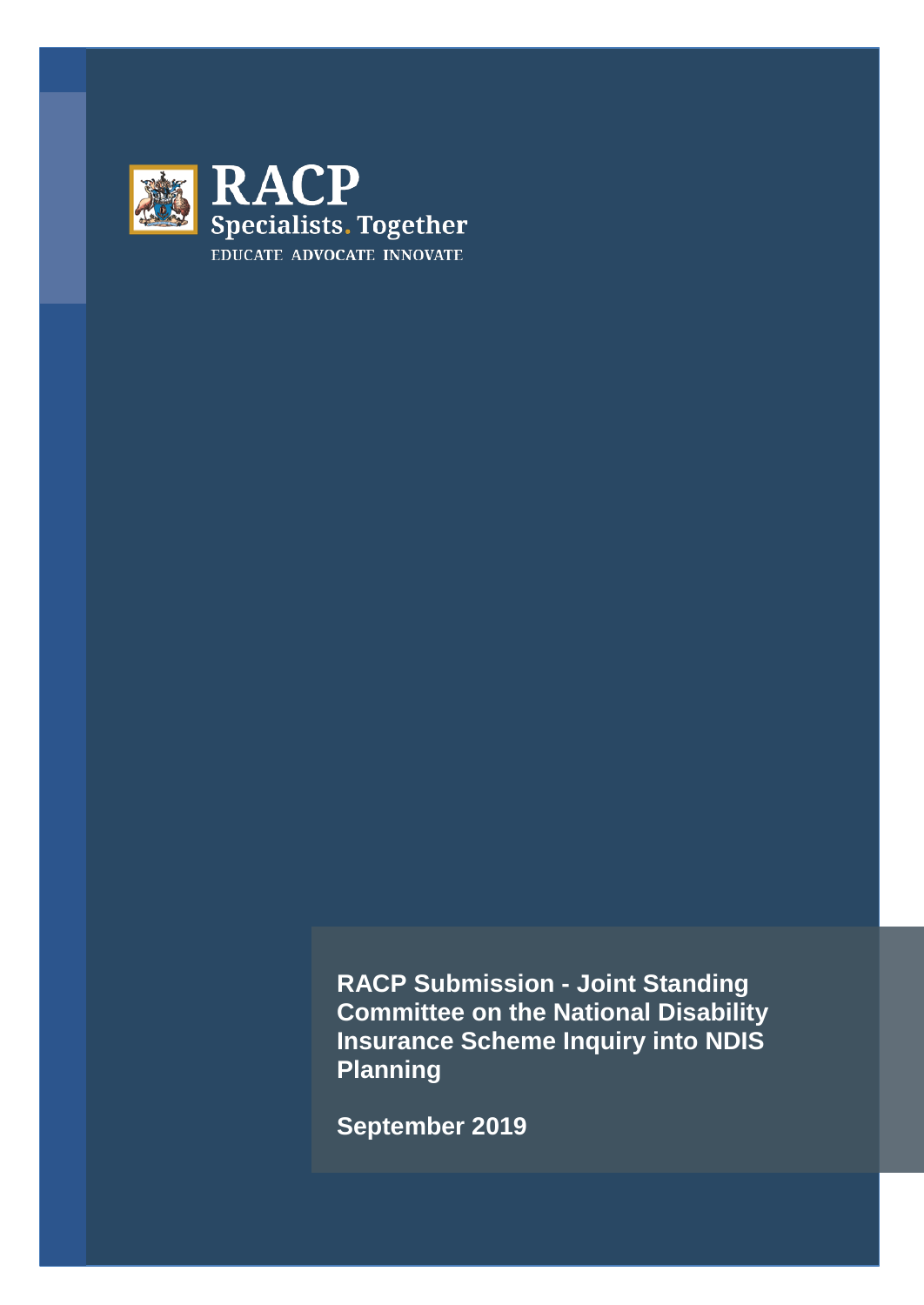# **Overview**

The Royal Australasian College of Physicians (RACP) is grateful for the opportunity to provide feedback to the Joint Standing Committee on the National Disability Insurance Scheme (NDIS).

The Royal Australasian College of Physicians (RACP), represents over 17,000 fellows and 8,000 trainees across over 30 specialties in Australia and New Zealand. This includes rehabilitation medicine physicians, paediatricians and occupational and environmental medicine physicians who have a strong interest in promoting the health and wellbeing needs of NDIS participants, and the role the NDIS will have in supporting the health and access to health care of people living with disability. Rehabilitation physicians and paediatricians are well placed to provide assessment, recommendations and advice to patients and their parents around the types of NDIS supports that are important in improving or maintaining their health.

The RACP has contributed physician and paediatrician perspectives and expertise at various stages of The NDIS roll-out across Australia, also assisting to equip physicians and paediatricians with the skills and knowledge to work effectively within the new NDIS model and support the delivery of high-quality care to their patients with disabilities. To achieve this aim, in 2017 the RACP launched a comprehensive online resource for medical specialists, available at [www.racp.edu.au/ndisguides,](http://www.racp.edu.au/ndisguides) to provide practical, user-friendly information on topics including eligibility, planning and funded supports. The RACP also has a specific position statement on [Health and the National Disability Insurance](https://www.racp.edu.au/advocacy/policy-and-advocacy-priorities/national-disability-insurance-scheme)  [Scheme.](https://www.racp.edu.au/advocacy/policy-and-advocacy-priorities/national-disability-insurance-scheme)

The RACP strongly supports the NDIS, its underlying values and principles, including individual autonomy, non-discrimination, and full and effective participation and inclusion in society.

We recognise and support the principle that the NDIS is a patient-centred framework where participants are responsible for determining their goals and the kinds of supports they need to achieve those goals. This has the benefit of allowing participants to decide what they want from their support.

The RACP recognises that physicians and paediatricians can play an important role in providing people living with disability with information about the NDIS, about information, linkages and capacity building (ILC), and about the types of therapies, interventions and supports that will assist them in meeting their goals and maximising their participation in their community. We also recognise that the health sector has an important role to play in providing care to NDIS participants and people with a disability, and that currently there are occasions of poor provision of care. People with intellectual disability in particular experience higher rates of preventable in-hospital mortality and morbidity We recognise that this is totally unacceptable and that the health sector must do more to address this.

The College appreciates that the provision of a more comprehensive set of services for Australians living with disability is a complex undertaking, which is made more complex by the variations in service provision (other than what is provided under the NDIS) across jurisdictions and even within individual states and territories.

The NDIS does not replace mainstream health services however, under its health and wellbeing domain, it is integral to ensuring that health care plans are carried out, and that participants have access to sufficient and appropriate health care. The health sector and health professionals have a key role to play in the successful implementation of the NDIS for children, young people and adults living with disability. This includes providing the right information to NDIS participants, their families, carers and planners, to assist them to make decisions in relation to individual NDIS plans and their implementation.

The submission responds to select Terms of Reference that the RACP is able to provide comment on, based on responses received from RACP Fellows.

# **Executive summary and recommendations**

While the RACP supports the underlying principles of the NDIS, RACP Fellows have identified a range of issues with the current planning processes.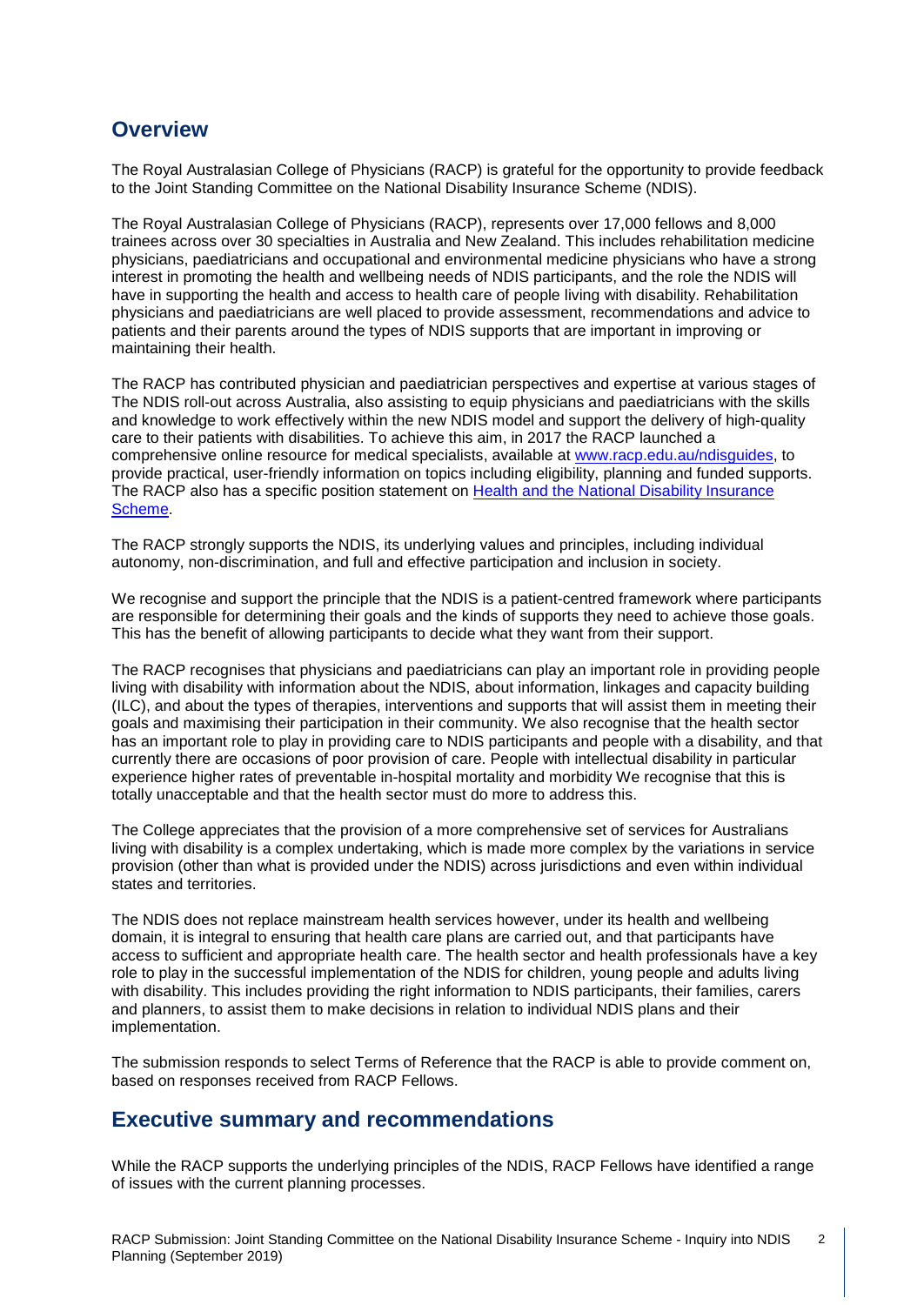<span id="page-2-0"></span>It is broadly apparent that the backgrounds and expertise of NDIS planners vary considerably depending on location and the health condition being considered. It is vital that this is improved, and that NDIS planners and service providers have sufficient expertise and training to understand the types of supports required for vulnerable cohorts who struggle to navigate the system. This includes people from culturally and linguistically diverse backgrounds, who our Fellows have reported may struggle to access appropriate information about the NDIS.

<span id="page-2-2"></span><span id="page-2-1"></span>There are substantial risks that those with high or complex support needs will not be met by the NDIS under its current models of service, particularly for those with developmental disabilities such as intellectual disability or autism, and challenging behaviours. In the case of paediatric care, some RACP Fellows have reported that non-government organisations do not have sufficient experience to address aggressive or violent behaviours, complex behaviour presentations, coexisting issues in the family such as stress, mental health problems, or instability in family membership.

NDIS participants must be sufficiently supported to engage adequately in goal setting and the review and planning processes. This is particularly important in the case of families with young children, who may be under immense stress and, without support, unable to engage sufficiently in these processes.

RACP Fellows have identified a range of gaps which occur at various points throughout the planning process for NDIS participants. Specific areas include: access request forms, outsourcing of service provision and gaps in services for vulnerable populations.

With regard to rural and regional participants, access to rural and regional health workers is a challenge across the health system, and the NDIS is no different. RACP Fellows have described a range of challenges specific to the NDIS and NDIS participants in a range of rural and regional areas.

The RACP recommends that:

- the Australian Government must ensure that planners and service providers are supported to develop sufficient expertise so that they may provide adequate support for participants with high or complex needs, particularly those with developmental disabilities or children with challenging behaviours
- health professionals are able to refer patients directly to the Senior NDIS planner service
- the provision of plain English information or alterative communication tools to address difficulties understanding medical terminology, likely processes and risks and benefits of treatment, including interpreters is improved

In addition, we reiterate the recommendations made in our [2017 NDIS position statement](https://www.racp.edu.au/docs/default-source/advocacy-library/health-and-the-national-disability-insurance-scheme-position-statement.pdf?sfvrsn=fac2021a_6) which are relevant to the current inquiry.

The RACP calls on the NDIA to:

- provide planners with information and training to support NDIS participants' goals under the NDIS's Health and Wellbeing outcome domain, including an understanding of what it means to live a healthy life, and a working knowledge of the health system;
- incorporate processes into the NDIS system that ensure NDIS planners and access partners consult and, when appropriate, work with the child's paediatrician in developing and reviewing support plans. This includes disseminating plans and other information with the person's or carer's consent.

The RACP calls on Commonwealth, State and Territory Governments to:

• invest in the development of integrated, interagency models of care that will ensure that people and their families don't need to retell their stories over again; effectively coordinate intervention, especially for those people with complex needs or vulnerabilities.

# **Response to selected Terms of Reference**

**a) the experience, expertise and qualifications of planners; b) the ability of planners to understand and address complex needs; c) the ongoing training and professional development of planners;**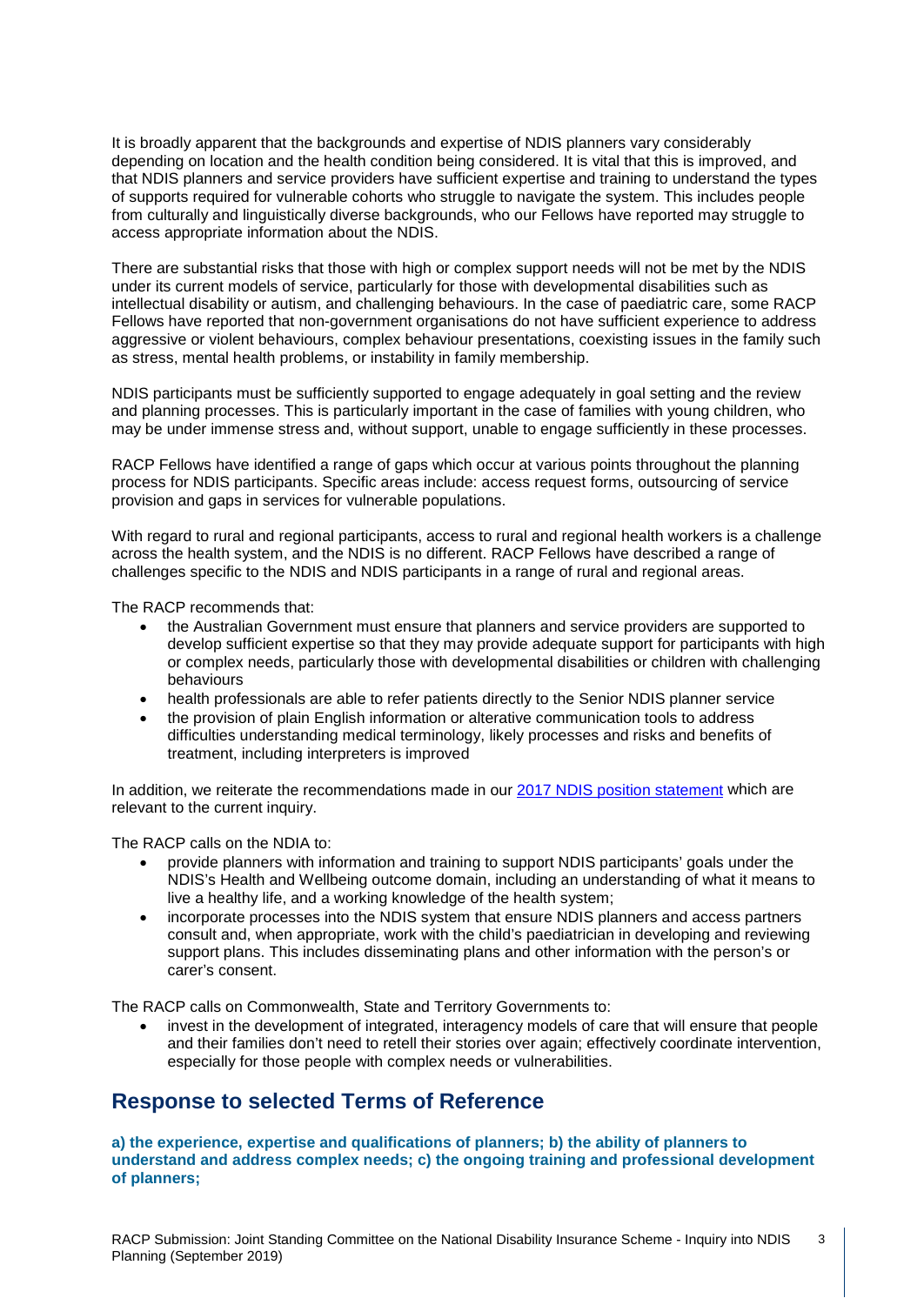The Productivity Commission has noted that "*good planning processes are essential for the long-term sustainability of the NDIS*."[i](#page-2-0) Anecdotal information indicates that an excessive focus on meeting intergovernmental-agreed timelines for participant intakes has come at the expense of quality in individual NDIS plans.

The experience, expertise and qualifications of planners can vary greatly depending on location. Some RACP Fellows report that the level of understanding of a client's impairments tends to vary greatly which can lead to different funding levels for similar clients, both in terms of core supports and capacitybuilding supports. Planners have also been reported to act independently in deciding which requests will be funded, but lack the training and experience of clinicians working in disability and do not necessarily accept the recommendations of clinicians. Anecdotal evidence from Fellows indicates that planners who have previously been health professionals appear to have a better general understanding of complex needs, however our members report that many planners have indicated that they are not allowed adequate time to understand the disability health support needs of participants.

<span id="page-3-0"></span>It is vital that NDIS planners have an understanding of their client's needs and how this can be supported through plan funding and access to necessary disability supports. It is important to ensure that NDIS planners and service providers have sufficient expertise and training to understand the types of supports required for vulnerable cohorts who struggle to navigate the system, including but not limited to:

- individuals with significant impairment;
- individuals with psychosocial disability;
- non-residents:
- individuals from culturally and linguistically diverse (CALD) communities;
- Aboriginal and Torres Strait Islander communities; and
- children with high or complex needs, particularly those with developmental disabilities or challenging behaviours.

Some RACP Fellows have reported families being asked at review meetings whether their child's condition has improved, even in cases where:

- The condition has been listed as palliative;
- It has been clearly stated by the child's medical specialist that the disability is permanent and will have lifelong impacts requiring therapy and care; or
- The disability is listed as degenerative.

Some patients have also reported inappropriate questions being asked by planners and Local Area Coordinators, including a patient with Down syndrome who was asked how long they have had Down syndrome. This indicates a gap in knowledge and understanding of particular conditions on the part of NDIS planners and Local Area Coordinators. It is essential that planners are supported by appropriate guidelines or other resources such as an evidence-based framework developed by appropriate clinicians and could benefit from the support of a panel of appropriately trained persons to assist with the assessment process.

Diagnosis does not function across all conditions for many individuals seeking to access the NDIS. In the case of neurodevelopmental and behavioural diagnoses, these often overlap and interact and for many children an accurate diagnosis may not be clear or may not be possible early in their life-course. These conditions would benefit more from a function and care needs-based approach. Currently, a diagnosis of Autism Spectrum Disorder (ASD) acts as a gateway to the NDIS. It is typical that neurodevelopmental and behavioural conditions, such as ASD, lie on a spectrum. A child at one end of the spectrum may need no support or minimal supports to reach their potential while another child, with the same condition, may have complex problems that require lifelong care.

As such, NDIS planners need to develop awareness of the nuances associated with developmental disabilities, to ensure that support and care of children with broader neurodevelopmental challenges can be planned, including situations where the diagnosis is uncertain or yet to be determined. Any assessment of autism concerns must be undertaken within the context of a broader neurodevelopmental, behavioural and functional assessment.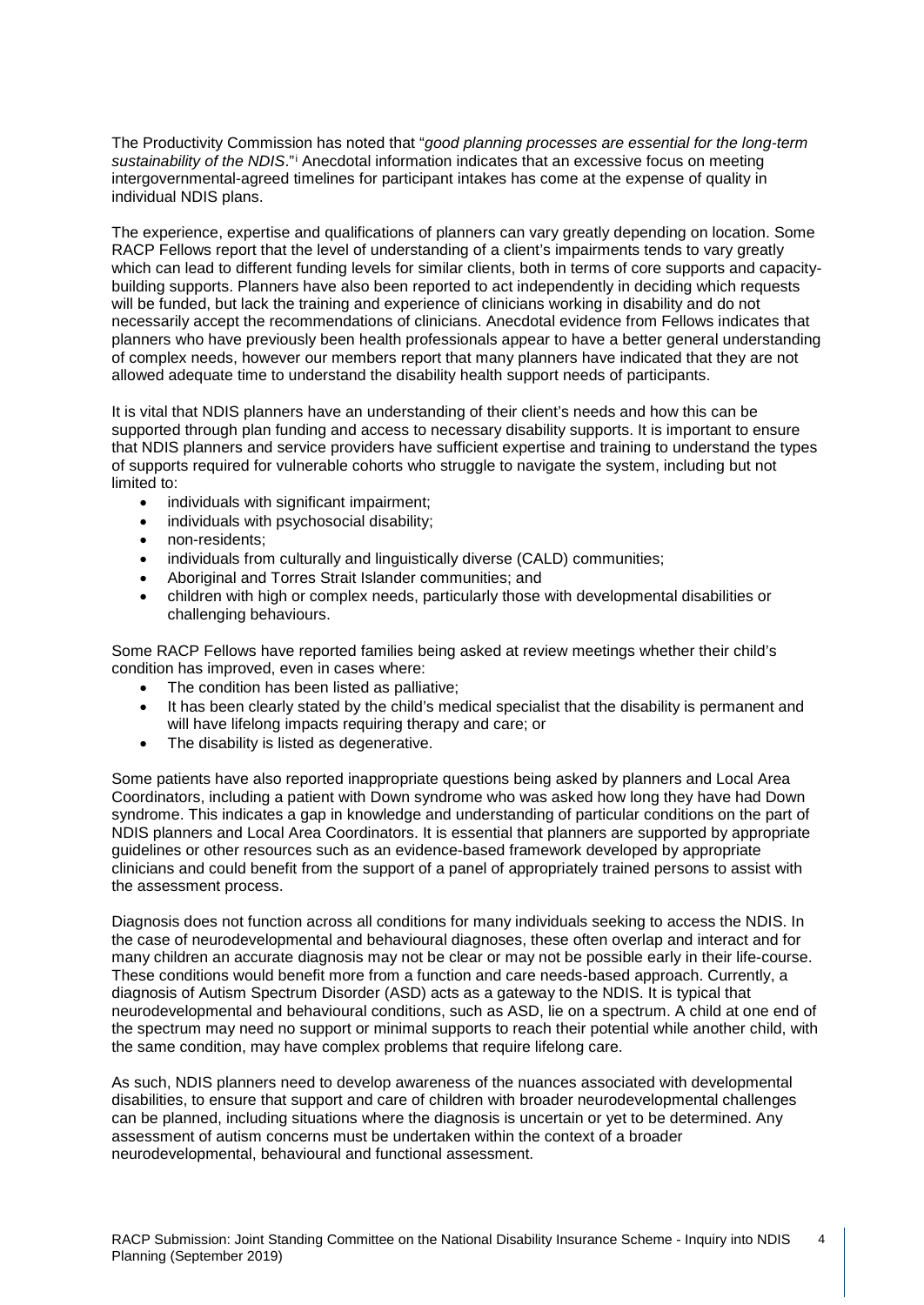It is also the case that children may experience disability, but not have a diagnosis. For example conditions that require genetic testing and analysis can progress through a number of stages of genetic testing that can take many months. Some patients who undergo genetic testing may never reach a conclusive diagnosis, due to the current limits of understanding of the genetics of the conditions. Thus a system in which assessment relies heavily on completion of a diagnosis may disadvantage people with a disability where there is currently no definitive diagnostic protocol.

Some RACP Fellows indicate that planners would benefit from a greater understanding of quality of life goals for children with severe disability, and the individual needs associated with certain types of physical or neurodevelopmental disabilities in children. Many NDIS participants experience issues with organisation and planning skills, and thus require the support of a coordinator to assist with locating the best service provider, and to help them liaise with the service provider to achieve the best outcome. Some RACP Fellows have found that often participants are not funded for a coordinator or funds are only for a short time, and when issues occur, the service stops ad allocated funds are not used or are not further funded for the following year.

<span id="page-4-0"></span>Anecdotal evidence suggests that planners do not account for growth of children and need for equipment to be updated as a result. Inadequate allocation of funding for orthotics, for example, has been a major issue across many states and territories. This has resulted in significant delays in children being able to obtain appropriate orthotics, which has been detrimental to their functional abilities. Delays in approval or reviews of plans caused by appeals of plans has also delayed replacement of outgrown orthotics in children.

There are substantial risks that those with high or complex support needs will not be met by the NDIS under its current models of service, particularly for those with developmental disabilities such as intellectual disability or autism, and challenging behaviours. For example, anecdotal evidence from NSW-based RACP Fellows suggests that the decision to transfer current disability services from Ageing, Disability and Home Care NSW (ADAHC) to the non-government sector to support delivery of the NDIS has created some access issues for these cohorts. Particularly in communities where there may not be sufficient eligible clients for the NDIS, service providers may not be able to continue operating, which will disproportionately affect regional, rural and remote communities.

In the case of paediatric care, some RACP Fellows have reported that non-government organisations do not have sufficient experience to address aggressive or violent behaviours, complex behaviour presentations, coexisting issues in the family such as stress, mental health problems, or instability in family membership. These behaviours can also indicate unmet needs which require a response from multiple agencies. With the introduction of the NDIS, there are insufficient funds to employ specific counsellors and family support workers to maintain family unity and to help parents enhance parenting skills and resolve problems<sup>ii</sup>.

It is important that planners are equipped with the appropriate information and training to support NDIS participants' goals, including a working knowledge of the health system, to ensure appropriate and consistent planning across states and territories. Some planners have expertise in the health sector, but participants or health professionals are unable to request continued services from particular planners, as they are randomly allocated. Most participants are not able to maintain contact with a single planner and at the time of a plan review, many participants are often allocated a different planner. Some RACP Fellows have reported that few planners are available on a consistent basis, as planners and LAC's are regularly rotated. This can influence the quality of care being provided.

We must ensure that families do not relinquish care, or see their services suspended. Planners should assist participants to consider their health in their plan, including disability supports (both NDIS and non-NDIS funded supports) to assist in the management of their acute, emergency and chronic medical conditions across settings, including at home, with their general practitioner and at outpatient or inpatient settings; disability supports in case of unexpected hospital admissions - this information should explicitly cover the roles of disability supports in emergency department presentation, admission, daily ward rounds or updates and discharge planning; and supports to increase the person living with disability's capacity to manage their own health as much as possible.

We welcome the changes announced in June 2019 by the COAG Disability Reform Council to fund disability related health supports under the NDIS.<sup>[iii](#page-2-2)</sup> We look forward to seeing the progress of this reform, as it may lead to increased and beneficial access to services.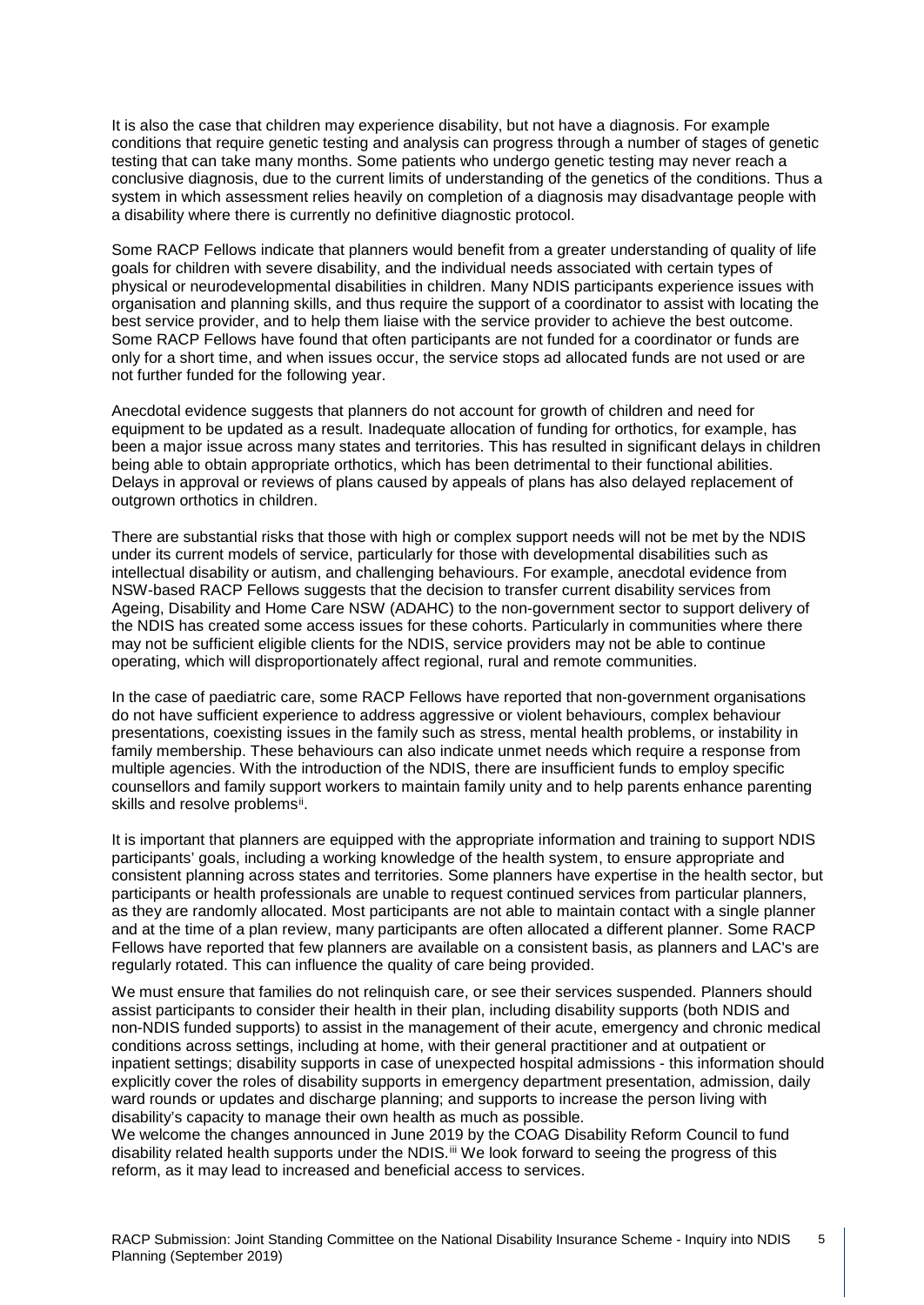The NDIA have made a commitment to enhancing the skills of their staff in the area of psychosocial disability, and some of the issues experienced in this area have been marginally improved through the introduction of the Complex Support Needs Pathway, where some NDIS participants are assessed as requiring targeted assistance from a Senior NDIS planner due to complex support needs. However, health professionals are unable to refer to this service – it is only an internal referral process. Health professionals would be able to provide an improved standard of care if enabled to refer patients directly to this service for assessment. Examples of work which could complement this could include the introduction of expert resource teams to support services where the needs of participants are highly complex. Another option could be the development of a transparent set of standards, competencies and frameworks in order to reduce any unwarranted variation and to allow for accurate evaluation of outcomes.

The Australian Government must ensure that planners and service providers are supported to develop sufficient expertise so that they may provide adequate support for participants with high or complex needs, particularly those with developmental disabilities or children with challenging behaviours. The Government may need to reconsider the scope, qualifications, and experience required by the position descriptions, noting that planners play a crucial and pivotal role in the smooth functioning of the NDIS.

## **e) participant involvement in planning processes and the efficacy of introducing draft plans;**

<span id="page-5-0"></span>From their first contact with the NDIS, participants are encouraged to be involved in goal setting and are engaged in the planning and review processes. The information provided by participants is used to formulate their next plan. There still exists some gaps around participant knowledge about the NDIS system and how to construct a plan, particularly for new participants and families of very young children. In the area of paediatrics, some RACP Fellows have reported that families are already under immense stress due to the demands of managing a child with additional needs. These families typically do not have the resources (both time, financial and understanding of NDIS processes) to go through the NDIS appeal processes which may be required to achieve good plan outcomes for their children.

<span id="page-5-1"></span>With regard to draft plans, anecdotal evidence from RACP Fellows suggests that draft plans occur on an ad-hoc basis or only in rare circumstances. There is always the risk of excess administrative burden being placed on planners and participants to develop draft plans, however they may also prevent the development of inaccurate and unsuitable plans and subsequent reviews.

## <span id="page-5-2"></span>**f) the incidence, severity and impact of plan gaps;**

Although it is impossible to attribute a precise measure of the incidences and severity of plan gaps, RACP Fellows have reported a variety of gaps which occur at various points throughout the planning process for NDIS participants:

## Access Request Forms:

Some RACP Fellows have noted that the Access Request Form doesn't appropriately reflect/explain NDIS eligibility requirements to participants, who subsequently fill out the form without key details for consideration. The subsequent result is that patients that should be eligible for NDIS are deemed not eligible as a result of 'poor' applications. There is great variability in the quality and relevance of information in the Access Request forms depending upon who completes the forms – some RACP Fellows have noted that attaching diagnostic letters from specialists is considered to be insufficient evidence of functional impairment and identified areas of need. It is unclear how the NDIA assesses the supporting evidence that is provided, and what information is needed. Clinicians are unsure of what, or how much, information is needed to support an application, and there is widespread uncertainty about whether a diagnosis is needed.

Anecdotal evidence suggests there is a lack of communication of the current processes and systems used for assessments with families. There is also a lack of feedback to families and health professionals about where they are in the assessment process. Throughout the assessment process, some families are referred to local services (such as playgroups) which are already stretched.

Once plans are approved, some NDIS participants struggle to link in with appropriate services as a result of: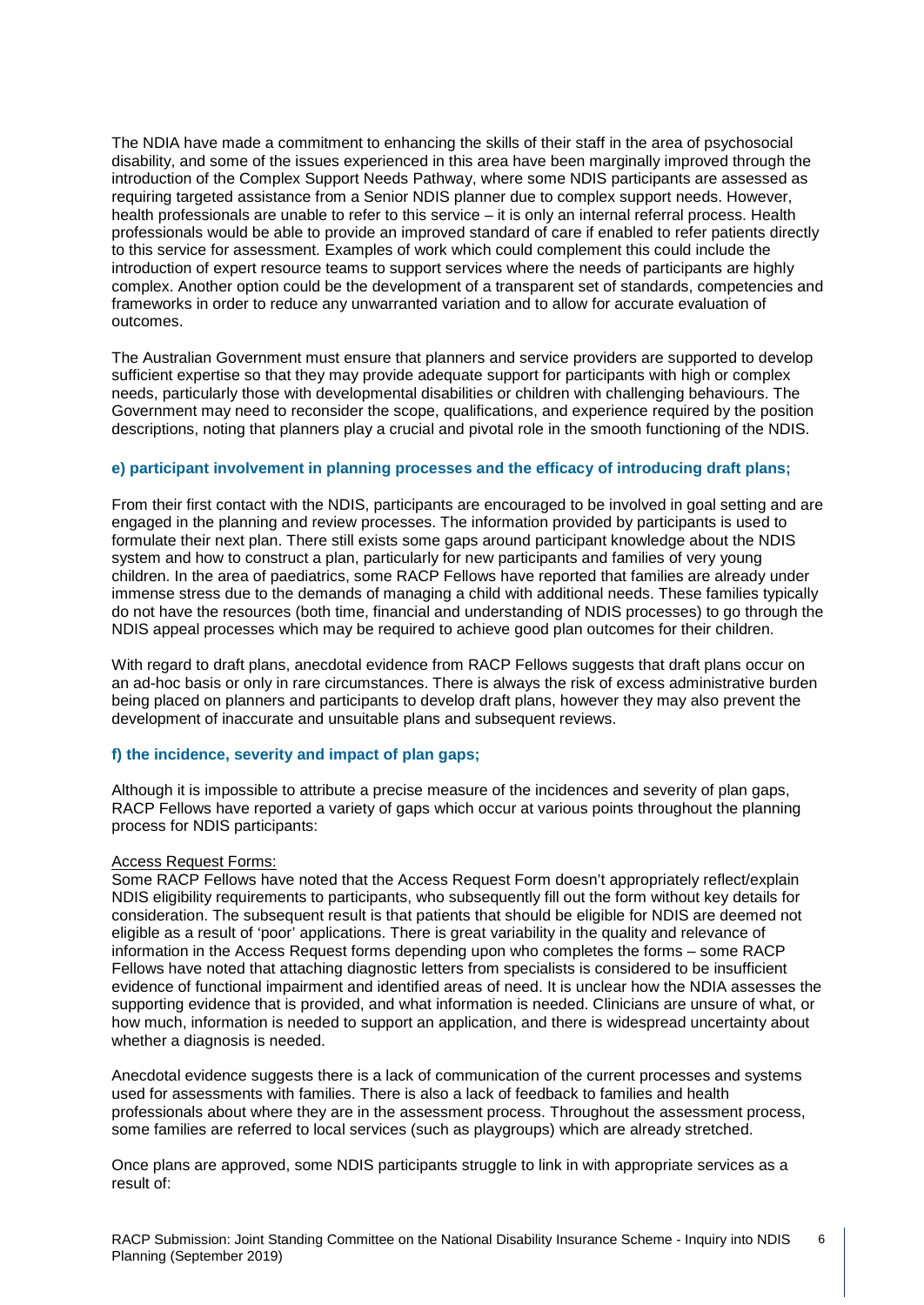- Minimal intervention provided by Local Area Coordinators
- Lack of funding for Support Coordination
- Inconsistent quality of Support Coordination meaning more vulnerable NDIS Participants, particularly with challenging behaviours, are not appropriately supported

There have also been anecdotal reports that there is insufficient time available for general practitioners (GPs) to adequately complete the access paperwork for families. Some RACP Fellows have reported that reviews of the Access Request Forms should include feedback from the health sector (including PHNs), as these stakeholders have significant involvement in the completion of applications and are thus best equipped to provide valuable feedback and improve on the current processes.

## Outsourcing of service provision:

Outsourcing of the planning process in some cases has compromised the quality of care being provided to families. Anecdotal reports from RACP Fellows indicates that outsourcing of planning to nongovernment organisations (NGOs) has resulted in some cases where a planner has no understanding of a child or young person's disability. In this case, planners are unable to give families answers to any questions at these initial or review planning meetings.

This has also impacted on the provision of 'last-resort' services. For example, in NSW services of this nature were previously provided through ADAHC or NSW Health. All therapy services are now provided by funded services, which creates barriers for children and young people with challenging behaviours or other difficult presentations attempting to access services.

## Service gaps for vulnerable populations:

Service gaps still exist for certain groups in the community who are currently experiencing difficulties accessing the NDIS or who are at risk of falling through the cracks.

Those with limited access to the NDIS include:

- Aboriginal and Torres Strait Islander communities;
- People from CALD communities; and
- Regional, rural and remote communities.

Feedback from RACP Fellows indicates that NDIS language is complex, and many participants and families often struggle to understand it. The literature provided to participants is not easy to read, and there is currently no funding through the NDIS for language services, which has implications for all people with low English proficiency or communication difficulties. The RACP acknowledges the introduction of the Cultural and Linguistic Diversity Strategy 2018 but recommends improved provision of plain English information or other alternative communication tools to address difficulties understanding medical terminology, likely processes, and risks and benefits of treatment, including interpreters.

Ultimately, plan gaps produce significant negative effects for NDIS participants and for mainstream health services, as individual participants often require ongoing support from health professionals to manage these gaps.

As mentioned above, the RACP welcomes the recent decision by the Disability Reform Council that the NDIA will be responsible for the provision of disability-related health supports<sup>iv</sup>. We hope that this will improve the resolution of service gaps under the NDIS, but there are many areas where service provision and support can be vastly improved.

# **g) the reassessment process, including the incidence and impact of funding changes; h) the review process and means to streamline it; i) the incidence of appeals to the AAT and possible measures to reduce the number;**

Some RACP Fellows have expressed concerns that health professionals may be burdened with the responsibility for providing extensive supporting documentation to support NDIS applications; this is no different at the annual plan review stage. For an unscheduled review (due to a change of circumstances) an NDIS participant requires strong evidence. Unscheduled plan review requests can take a long time unless they are escalated as urgent, with reported wait times reaching up to 3 months.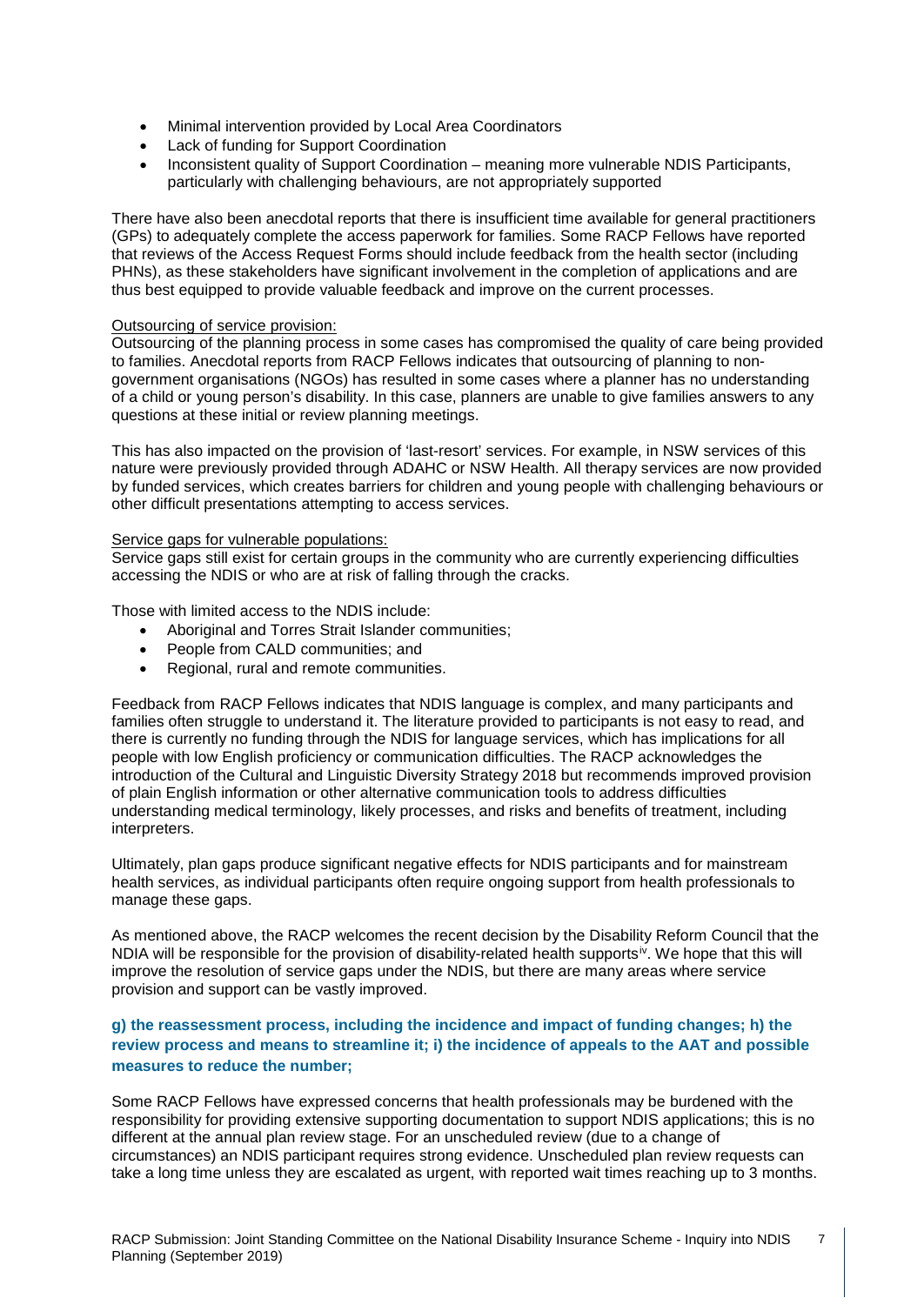This can have major implications for participants who require urgent supports. Some RACP Fellows feel that the current review process can be very time consuming and patients often feel that it is not worth it, as it is a similar timeline to waiting for a new plan to be reviewed.

In relation to requests to "review a reviewable decision" (for example, if the NDIA deems someone ineligible and they request a review of the access decision) this process can take up to 6 months. Anecdotal evidence suggests that in some cases, the process can be so slow that the NDIA has advised some participants that they may be better off re-submitting a new request. Subsequently, the review process is avoided by submitting new Access Request Forms.

In terms of the AAT appeals process, some RACP Fellows have noted that they have found the AAT to be thorough and very reasonable in understanding individual needs, but the process is slow and very expensive. The appeals process can be stressful and time consuming for patients and those who support them. RACP Fellows have noted that, as far as they are aware, very few appeals have been upheld. Some RACP Fellows support longer time frames for funding, for example 2 to 3 years for core and capacity building funding to allow for planning goals that take longer than a year (such as further education, skills training, transition to work etc).

## **l) the adequacy of the planning process for rural and regional participants;**

It is important that the rollout of the NDIS examines ways of providing more tailored planning and supports in rural and remote communities to ensure access to health care, including local training and provision of culturally appropriate supports. Evidence shows that there are barriers to greater access, delivery of therapy supports and choice in rural and remote areas[v](#page-4-0), particularly in allied health services (e.g. medical, paediatric and mental health services). Access in rural and regional areas to health workers who understand the systems and services required by people with disability is important.

This has been evidenced in areas such as:

#### Victoria

RACP Fellows based in northern Victoria have noted areas where the NDIS has not been fully rolled out, which has produced experiences of disadvantage for many regional and rural clients in these areas.

## New South Wales

RACP Fellows have reported that in NSW, the gap in allied health services has led to significantly longer wait lists compared to those in metropolitan areas. Nonetheless, wait lists in metropolitan areas can stretch up to 18 months. RACP Fellows note that in rural and remote areas, some people must travel up to 700 km to access much needed services in capital cities.

#### Queensland

Some RACP Fellows report that delays in appointment times and access to planners is a barrier for many patients in northern regional, rural and remote QLD.

#### The Northern Territory

RACP Fellows based in the Northern Territory have expressed concerns that government run allied health services are being diminished, while private providers are not willing or able to provide services to remote communities. There are also concerns that the patient driven application process means that the most marginalised members of the population (e.g. remote Indigenous populations) do not necessarily have the means to negotiate the application process and are thus missing out on much needed support.

It would be more beneficial to NDIS participants to identify different agencies to cover grouped areas of services such as allied health services, housing support services, respite and social participation and education issues to concentrate skilled staff within less agencies. In regional and remote areas this could improve professional support and continuing education of NDIS service providers ultimately improving the standard of service provided, as well as avoiding duplication of services and inefficient expenditure. Location of services and colocation of medical and allied health services is vital in these areas.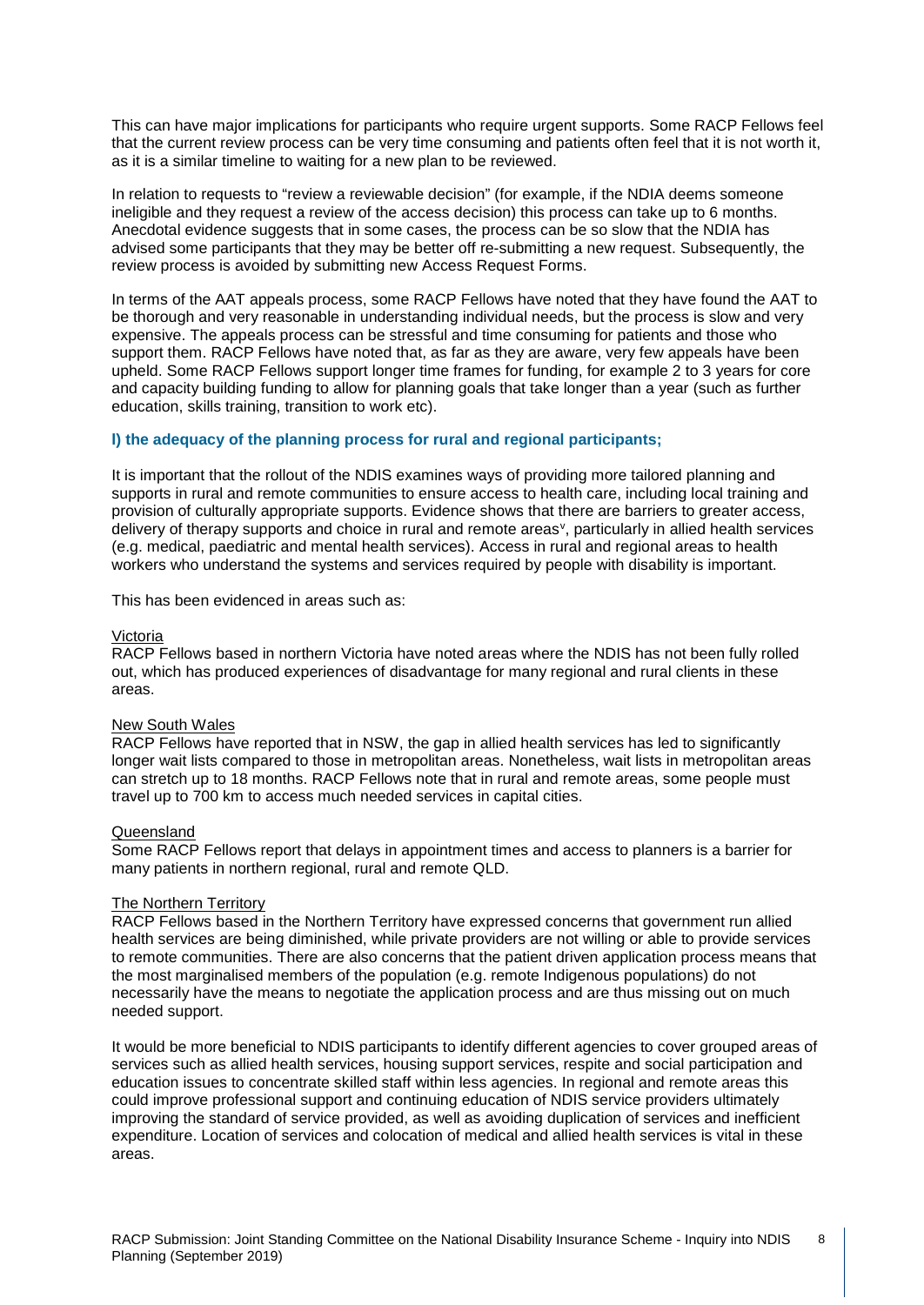### **m) any other related matters;**

The RACP would like to draw attention to the following additional matters:

#### Eligibility Criteria – Psychosocial Disability

It has been reported that the complexity of collecting evidence to prove permanent, functional disability inhibits many people from meeting the Scheme's eligibility criteria, which particularly affects individuals with psychosocial disability.

Evidence is particularly hard to obtain for people who are often disconnected from services and supports or don't have access to services and supports (such as people in rural, regional and remote areas), are transient and/or homeless, or face difficulties in accessing services and information such as with people with language barriers[vi](#page-5-0). Some RACP Fellows have reported that clinicians have sometimes elected to provide a service prior to eligibility assessment in order to support the patient; however, this can result in no payment for the service which has been provided.

Concerns have been raised about the definition of 'permanency' for this disability. This is incompatible with clinical practice for psychosocial disability, which uses recovery models in supporting people living with psychosocial disability. The recovery model of mental health is focused on building capacity; however, periods of severe disability may still occur.

The eligibility criteria should be flexible enough to support people living with psychosocial disability to be able to enter and exit the scheme, with ongoing support during and prevention of periods of impairment. The current eligibility criteria limit this ability.

Adult onset physical health conditions associated with fluctuations and progressive decline that are likely to lead to significant functional impairment and increased support needs should also be considered. Examples include motor neurone and Huntington's disease.

#### Eligibility for Early Childhood Early Intervention (ECEI):

The RACP would also like to draw attention to concerns raised regarding the eligibility of children and families for the NDIS. Eligibility for early childhood intervention individually funded support plans under the NDIS for children age 0-6 in sections 25(1) of the NDIS Act 2013 requires that a child meet the developmental delay requirements set out in section 9 of the NDIS Act 2013<sup>[vii](#page-5-1)</sup>. The definition effectively excludes those children who have mild developmental delays.

The College is concerned about ineligible children who may not qualify for the NDIS and may have difficulty accessing other relevant services, including children with disruptive behaviours and complex developmental trauma. For example, children with milder disabilities are less able to access early intervention services as a result of the NDIS - children on the milder end of the autism spectrum (level 1 on ADOS – autism diagnostic observational scale) are not eligible for early intervention services and thus experience difficulties in accessing much needed support. Although the recent changes to the NDIS (introduction of the ECEI approach from 1 July 2018 and the standardised 6-month interim plans for children who will experience significant wait times) may help address these concerns, children not eligible for the NDIS require a coordinated response.

The NDIA projections indicate by the Financial Year 2019–2020 that 47,000 of the 460,000 total NDIS Participants with approved Plans will be children aged 0-6 and that a further 59,000 children age 0–6 may identify as having a developmental delay or disability but are not expected to be eligible for an individualised funded support packagevill. To accommodate these significant numbers of children, the Australian Government must ensure that ineligible children and their families are supported to access mainstream services including health and assist them in obtaining effective intervention and support. Concurrently to this, health providers and services must work to ensure that the services they provide are accessible and appropriate for NDIS clients.

ECEI has led to a more accessible first point of contact for families and young children showing signs of developmental delay and in need of disability supports. It is important that children known to be at risk of developmental delay on the basis of biological or other factors are able to receive early intervention to increase opportunity to reach developmental potential, educate and support parents to promote their child's development and inclusion.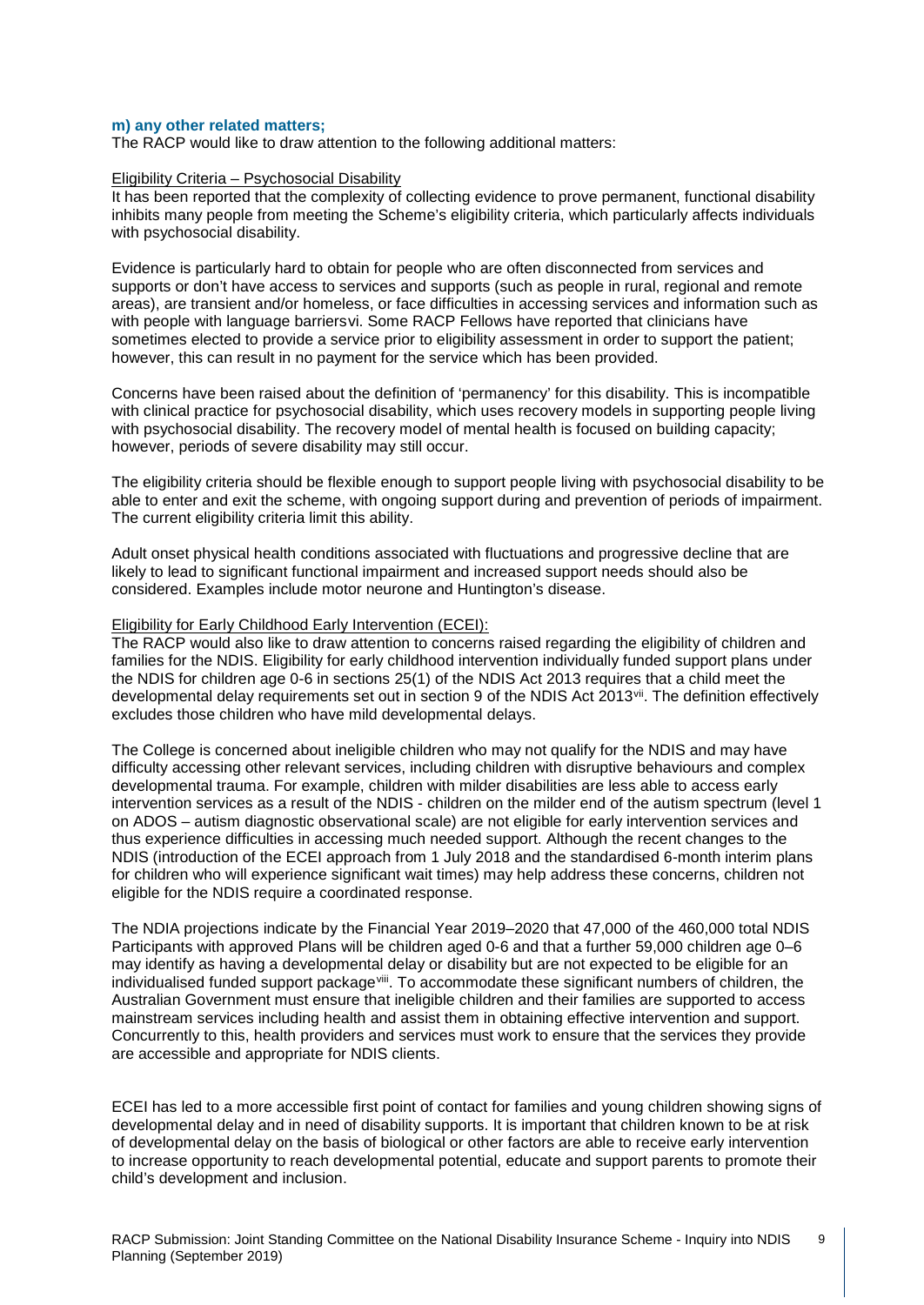## Rehabilitation Medicine and the NDIS:

Rehabilitation is integral to many people living with acquired disability, and it is important that collaboration between the NDIS and rehabilitation medicine services is comprehensive. This is particularly important for rehabilitation services dealing with people with newly acquired disability and includes those in and recently discharged from inpatient rehabilitation units, and must acknowledge the differing needs of this group compared to people living with disability who are well-established and living in the community.

A closer examination of the intersection between the NDIS and rehabilitation medicine health services may lead to NDIS planning processes and timelines being adjusted to ensure that people with newly acquired disability have a seamless and efficient transition from health and rehabilitation services to the community and NDIS participation.

#### Links between NDIS and Vocational Rehabilitation Services and the role of employment:

One of the stated aims of the NDIS is to support people living with disability to fully participate in their societies, including through employment. However, in practice RACP Fellows have found that there is an unstated assumption that everyone accessing the NDIS is incapable of employment. One way in which this has been demonstrated is that at this stage the linkages between the NDIS and agencies with expertise in returning those with disabilities to appropriate work are unclear. These links need to be strengthened to ensure that those NDIS participants who are able and willing to return to work are able to.

As well as vocational rehabilitation services provided by the health sector, improving the links with personal injury and income protection insurance schemes would be beneficial. Clearer communication is required to illustrate how the NDIS will intersect with vocational rehabilitation services and participants living with disability, to ensure that the NDIS can successfully facilitate access and support employment and transitions to work for participants.

## Unsupported conditions:

Respiratory physicians have also been experiencing difficulties related to the lack of acknowledgement of dyspnoea as a chronic disability and thus excluded from NDIS support. Ensuring consistent coverage of this condition will help to achieve an enhanced quality of life for many individuals and assist caregivers as well.

## The NDIS and children with neurodevelopmental and behavioural challenges:

The current NDIS system would benefit from stronger connections between the NDIS and related agencies. This is particularly the case when providing care for children with neurodevelopmental and behavioural challenges who have disabilities arising from complex, brain-based medical conditions. These conditions can change rapidly as a child develops, and consequently their support needs can change significantly as they travel through various stages of learning and development.

These complex interactions and constant changes present unique challenges for the child and their families, clinicians, educators and disability planners. However, the current policy environment does not allow for consistent engagement between experts across health, education and disability to share their expertise, collect common data or evaluate and measure common intervention strategies. These silos put further pressure on carers, children and their families.

The RACP is concerned that the key worker model can present limitations when a child requires profession specific assessment, advice and therapy. Our Fellows have noted some instances where families may be directed to external, private therapists. This imposes a burden for families who need to engage multiple service providers in order to meet their child's needs. It is important that NDIS providers offering the key worker service also be in a position to provide these specific therapeutic services as part of the ECEI package.

Very limited amounts of funding are provided within the individuals therapy budget. Families are then forced to choose between physiotherapy, occupational therapy, speech pathology, and psychology as the funds are usually not adequate to meet to needs. The other typical scenario is that there is funding for one therapy session per month. This means that children are not able to access the therapy they require, or which has been recommended by their medical professionals.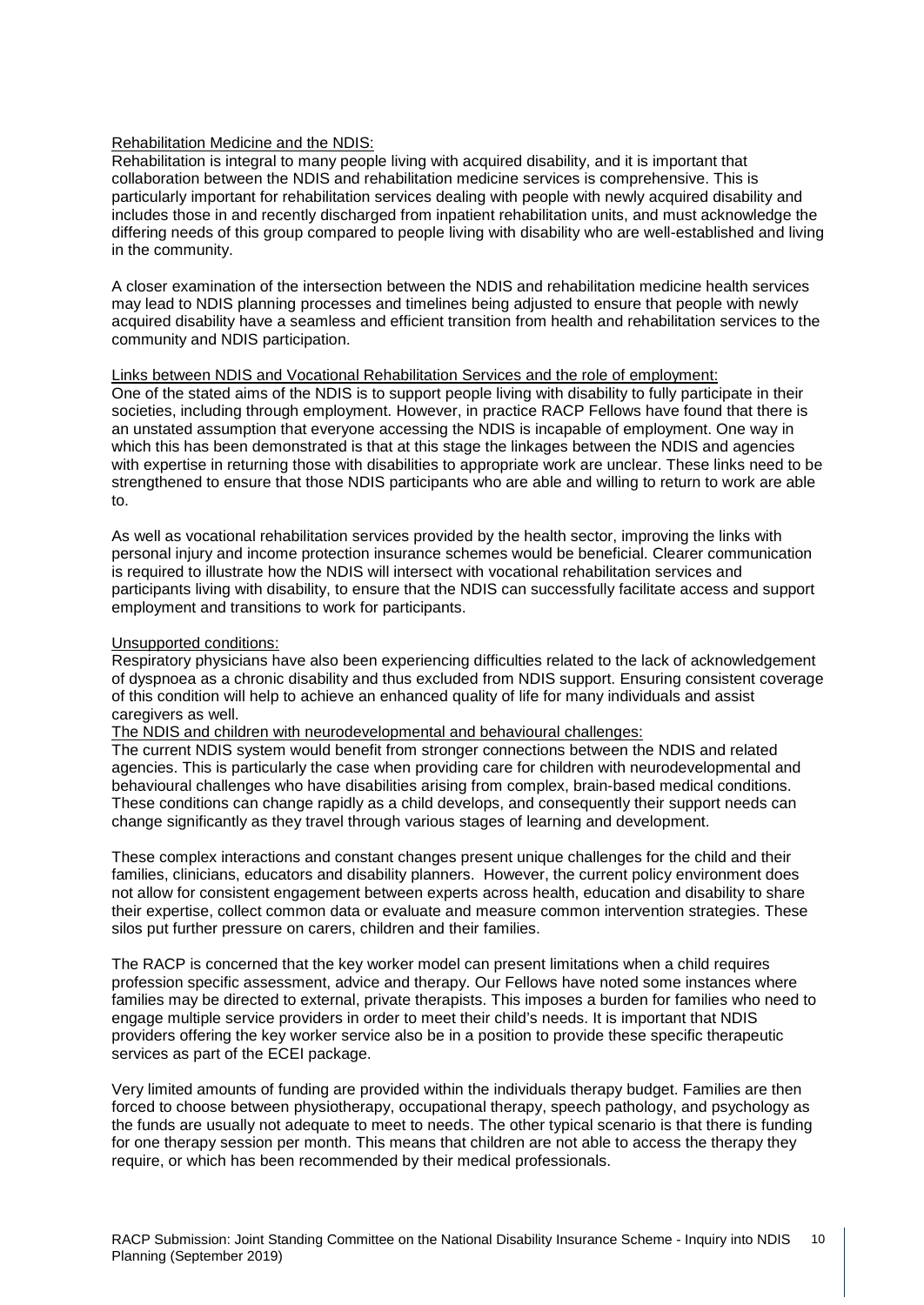The NDIS and children with both significant medical conditions and developmental delays: Children with co-morbid significant medical conditions and developmental delays experience barriers and challenges, which in some cases are not being adequately addressed by the NDIS.

An example of this provided by an RACP Fellow is a child who may have Type 1 diabetes mellitus and autistic spectrum disorder or ADHD. When they have high or low blood glucose levels their behaviour is usually more difficult to control, and they often require a much greater deal of time in one on one support, both for their diabetes and their behaviour, at home and at school.

A further example is children with pituitary disease and central diabetes insipidus and adrenal insufficiency as the result of brain tumours who also have had strokes because of their surgery and may have limitations in their ability to communicate when they are unwell. These children risk death when they become unwell with fever/ diarrhoea or vomiting, and they can be subtly unwell but still require urgent stress doses of corticosteroid or additional fluid if their medication wears off.

These situations reinforce the need for health professionals to be able to refer patients directly to the Senior NDIS planner service, who may be better placed to differentiate between what should be provided by the NDIS and what should be provided by health services. We understand that these planners have more training and understanding of the broader health system.

## **Conclusion**

The rollout of the NDIS must ensure that NDIS participants are able to access the necessary supports at the right amount and the right time through their NDIS package, without being subject to constrictions based on their location or particular condition. Patients considered to be ineligible for NDIS support must be referred to the appropriate avenues for their health needs and be supported appropriately.

Paediatricians and other medical specialists remain keen to work closely with the Australian Government to improve care, health and wellbeing for people with disabilities and health conditions. The RACP recognises that close and effective collaboration across sectors is in the best interests of vulnerable individuals and their families.

The NDIS, as a needs-based system, requires the certainty of support for people with disability. It is crucial that this is delivered through quality planning processes, underpinned by timely and accurate support. Quality planning will support quality outcomes.